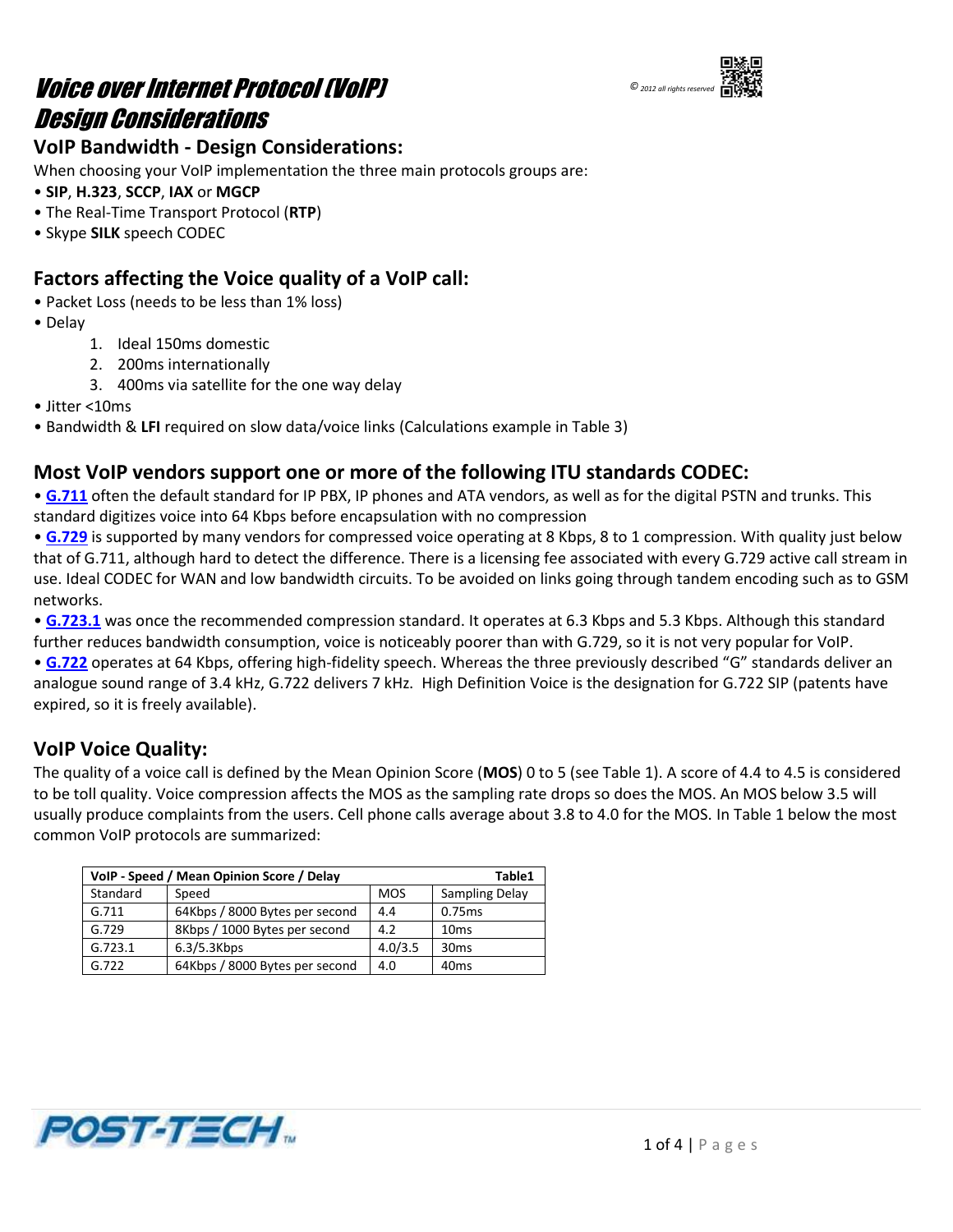# Voice over Internet Protocol (VoIP) Design Considerations



## **Bandwidth Consumption & Fax DTMF stability over VoIP:**

Calculating bandwidth consumption for VoIP depends on several factors: the compression technology CODEC, packet overhead, network protocol used and whether silence suppression chosen (see Table 1). Also several factors affect the bandwidth, delay, jitter and losses within a network: bandwidth available, queuing strategy, QoS, reliability, ALG and resilience. All or some of these are controlled by the firewall **WAN/LAN** interface. Regardless of which broadband option chosen the Network Address Translation (**NAT**) needs to be limited to one translation from "A" class to class "B" IP range. This requires the modem to be placed in the **bridge mode** allowing the Class "A" address to reside on the firewall.

Not all of these factors are under the control of the end user. Tradeoffs and compromise are required between cost and broadband bandwidth. It is not always possible or cost effective to just add bandwidth to implement VoIP; QoS is not always available on the lowest cost broadband circuits DSL, ADSL, Cable Modem, and Wireless Point to Point. The enterprise will often have to accept that during times of busy voice activity the data network response will be slightly slower, if there are not enough funds to provide the luxury of ample bandwidth.

For example The choice of CODEC G.711/G.722@ 64kbps (8000 Bytes per sec) or G.729 @ 8kbps (1000 Bytes per sec) offers MOS of 4.1 or 3.94 which most people cannot differentiate, but G.729 will suffer if tandem encoding has to be used to reach a GSM network and drops the MOS to 3.15. In noisy environments a higher bit rate is also desirable as the noise levels are higher with the more complex CODECs (see Table 2):

- Choose a higher bit rate CODEC for noisy environments
- Do not use low bit rate CODECS for tandem encoding routes
- Use single CODEC frame per packet when using low bit rate CODECs on poor networks with suboptimal QoS

• If you plan to use a SIP CODEC for FAX remember the DTMF is sometimes distorted when compared to a POTS (Plain Old Telephone Service) and will require a ATA and the FAX limited to 9600 Baud rate if the older **[T.4](http://en.wikipedia.org/wiki/T.4)** standard is used on your fax rather than the newer **[T.38](http://en.wikipedia.org/wiki/T.38)** SIP standard (see Table 2).

| <b>DTMF Keypad frequencies</b> | Table 2 |         |         |         |
|--------------------------------|---------|---------|---------|---------|
|                                | 1208 Hz | 1336 Hz | 1477 Hz | 1633 Hz |
| 697 Hz                         |         |         | з       | А       |
| 770 Hz                         |         | 5       |         | В       |
| 852 Hz                         |         | 8       |         |         |
| 941 Hz                         | $\ast$  |         | #       | D       |

#### **DTMF Restrictions during SIP/VoIP transmission**

Voice from a PSTN is compressed by VIP before sending across the IP network and then decompressed at the destination VIP. The VIP is designed for voice and not DTMF which produces distortion

### **Broadband Choices and Configurations:**

**T1:** Use leased line circuit of 1.544 Mbps used to carry 24 x 64kbps channels. In some areas this is the only option and generally runs over \$300/month (see conditions for DSL below).

**DSL:** Standard provides up to 6Mbps downstream and 768Kbps upstream within 1.8/9504 Miles/Ft of the DSLAM. The existence of a bridge tap or other line abnormality will reduce these sects as will the distance from the **DSLAM**. Call your Telco and have them preform line conditioning on all DSL & ADSL circuits (if the line defects are outside the service call is free). Remember to install a UPS at all points of failure to insure phone service in brownout or blackout proof (ie. Modem, firewall, switches and handsets).

**ADSL2**: Standard provides up to 12Mbps downstream and 1Mbps upstream within 1.8/9504 Miles/Ft of the **DSLAM**. When the subscriber is at the distance limit Interleaving (**LFI**) is an option which counters the effects of burst noise on the telephone line. An interleaved ADSL line has a depth, usually 8 to 64, which describes how many Reed–Solomon codewords are accumulated before they are sent. As they can all is sent together, their forward error correction codes can be made more resilient. Interleaving adds latency as all the packets have to first be gathered (or replaced by empty packets) and they, of course, all take time to transmit. 8 frame interleaving adds 5ms round-trip-time, while 64 deep interleaving adds 25ms. Other possible depths are 16 and 32. Caution must be taken in mounting the DSL/ADSL Modem at the MPOE, maximize the twists

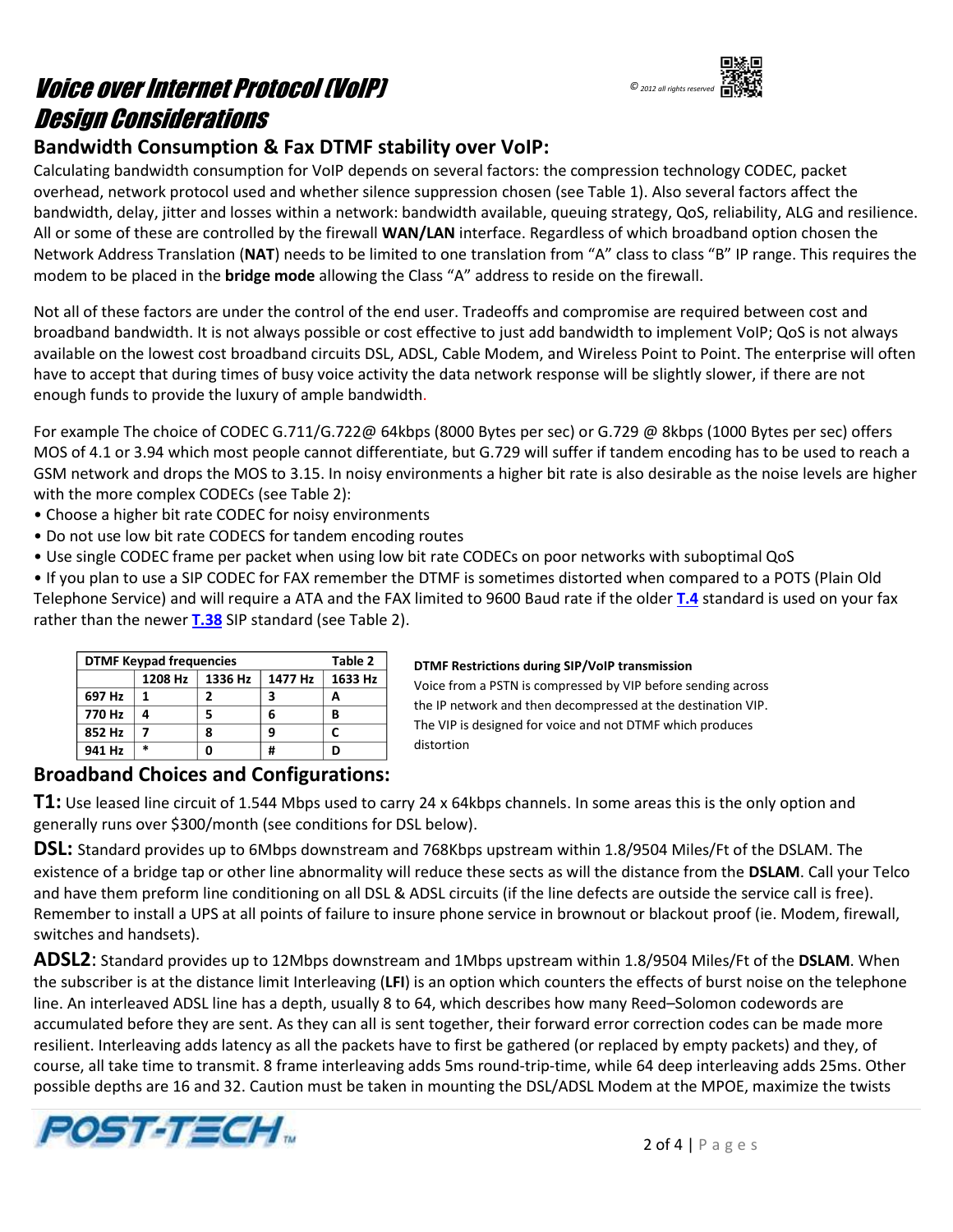## Voice over Internet Protocol (VoIP) Design Considerations



from the punch down with the shortest distance to the modem. Utilize a CAT 5 Ethernet wire to connect to the Firewall. This will reduce RFI and improve line stability (see conditions for DSL above).

**ADSL2+**: Improvement which provide up to 24Mbps downstream and 1Mbps upstream within 1.8/9504 Miles/Ft of the DSLAM (see conditions for DSL & ADSL above).

**Cable Modem:** When a cable company offers Internet access over the cable, Internet information can use the same cables because the cable modem system puts downstream data sent from the Internet to an individual computer into a 6-MHz channel. On the cable, the data looks just like a TV channel. So Internet downstream data takes up the same amount of cable space as any single channel of programming. Upstream data information sent from an individual back to the Internet requires even less of the cable's bandwidth, just 2 MHz, since the assumption is that most people download far more information than they upload. Putting both upstream and downstream data on the cable television system requires two types of equipment: a cable modem on the customer end and a cable modem termination system (**CMTS**) at the cable provider's end. Between these two types of equipment, all the computer networking, security and management of Internet access over cable television is put into place. One of the advantages of cable is the low latency and low jitter (excellent isolation from RFI). Speeds vary depending on the CMTS capacity and configurations in your area; expect 10Mbps/4Mbps or more. Don't be afraid to call your cable provider if the speed and latency isn't up to spec, they too may need to filter and do other line conditioning procedures as Telco's do (see conditions for DSL & ADSL above).

**Firewall and Broadband Bandwidth management:** Low end Firewalls offer inadequate QoS or ALG implementations. QoS is a requirement for any bottle-neck within the network. The bottle-necks are usually found at the WAN/Firewall interface. Remember it is important to preserve the VoIP requirements of little or no packet loss, <200ms delay, <10ms jitter and enough bandwidth for the call (see Table 3). That will not be achieved if you WAN is fed with a Firewall that has no QoS and allows an **FTP** transfer to send several 1500 Byte packets onto the WAN during a VoIP call causing the VoIP audio stream to wait more than 10ms before it is sent, the result would be broken audio. Therefore it is import to configure the switches and Firewalls inside and at the WAN/LAN interface to mark and classify the packets to enable the queue and prioritize the VoIP packets and ensure minimum delays to the voice packets. The Cisco ASA 5505 is an ideal interface at the WAN/Firewall boundary. It comes with a SIP compliant ALG and QoS implementation. It will require some testing to customize it for your particular CODEC. Newer firewalls may work it is all trial and error.